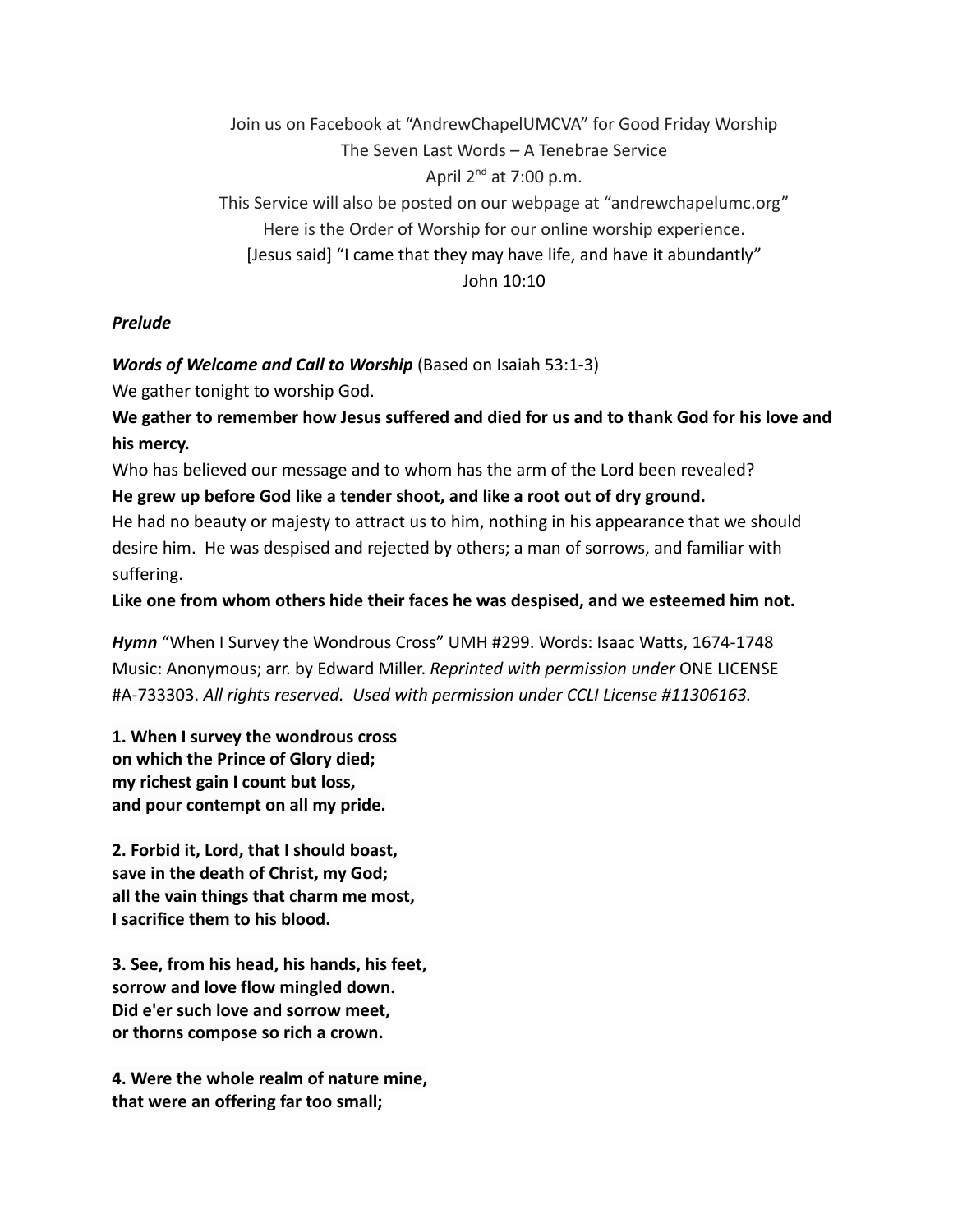**love so amazing, so divine, demands my soul, my life, my all.**

#### *Prayer of Invocation*

**All: Merciful God, as we remember how your son Jesus bore our sins in his body on the cross, how seven times he spoke seven words of love, we ask you to bless our hearing.**

**Pastor:** Father, as we recall how all three hours His silence cried for mercy on the souls of all, we ask you to help us to understand the mystery of your love, and make us into a people who are ever more worthy of it.

**All: Amen.**

#### *The Seven Last Words of Jesus*

#### *The First Word* Luke 23:33-34

When they came to the place called "The Skull", they nailed Jesus to the cross there, and the two criminals, one on his right and one on his left. Jesus said "Forgive them, Father! They do not know what they are doing."

#### *Meditation on the First Word and Extinguishing of the First Candle*

*Hymn* "What Wondrous Love Is This" UMH #292 (verse 1). Words: USA Folk Hymn. Music: USAM Folk Hymn; harm. by Paul J. Christiansen, 1955. *Reprinted with permission under* ONE LICENSE #A-733303. *All rights reserved. Used with permission under CCLI License #11306163.*

**1. What wonderous love is this, O my soul, O my soul, what wonderous love is this, O my soul! What wonderous love is this that caused the Lord of bliss to bear the dreadful curse for my soul, for my soul, to bear the dreadful curse for my soul.**

### *The Second Word* Luke 23:39-43

One of the criminals hanging there threw insults at him: "Aren't you the Messiah? Save yourself and us!" The other one, however, rebuked him, saying: "Don't you fear God? Here we are all under the same sentence. Ours, however, is only right, for we are getting what we deserve for what we did; but he has done no wrong." And he said to Jesus, "Remember me, Jesus, when you come into your Kingdom!" Jesus said to him, "I tell you this: Today you will be with me in paradise."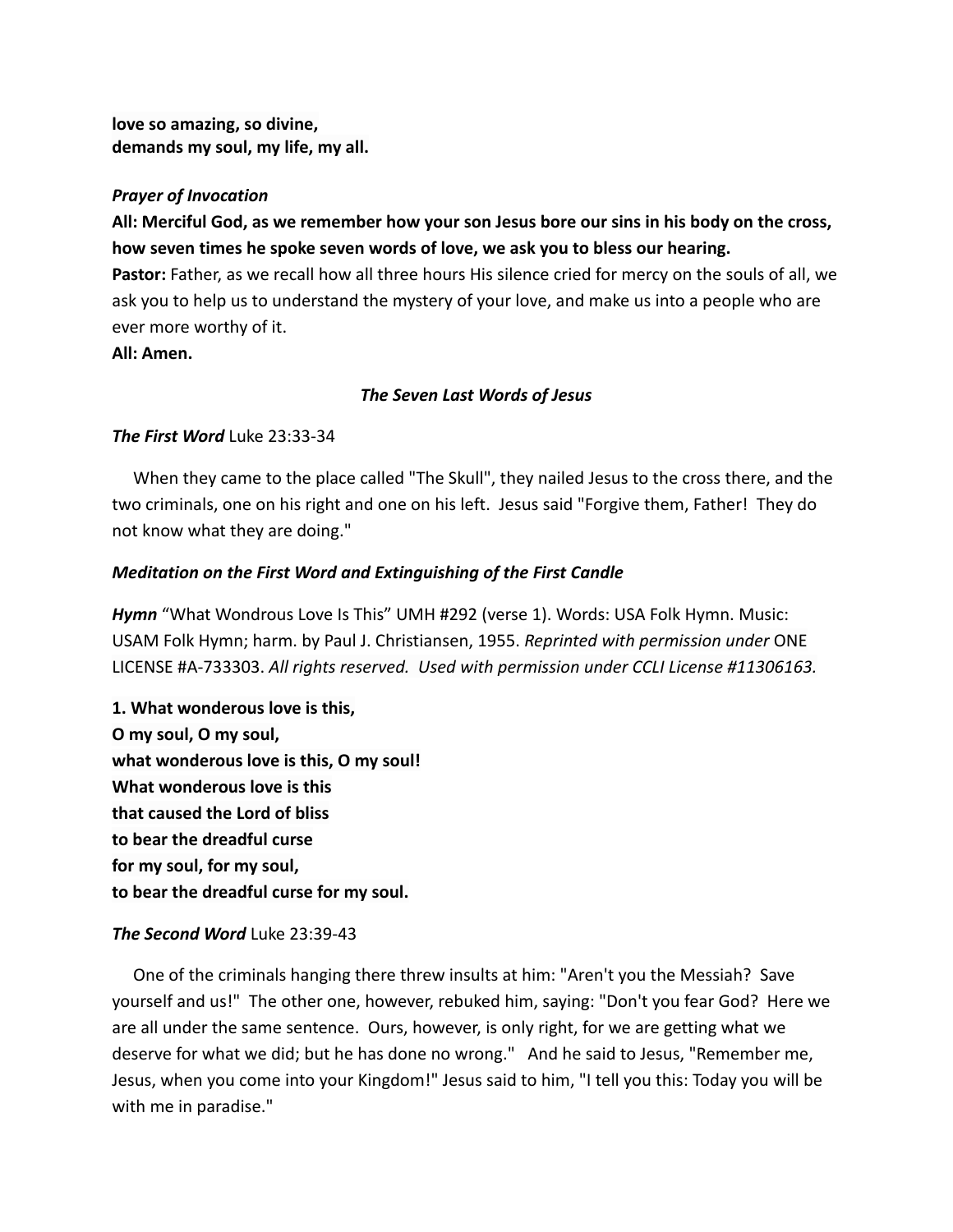### *Meditation on the Second Word and Extinguishing of the Second Candle*

*Hymn* "Jesus, Remember Me" UMH #488 (repeat 3 times). Words: Luke 23:42. Music: Jacques Berthier and the Community of Taize. *Reprinted with permission under* ONE LICENSE #A-733303. *All rights reserved. Used with permission under CCLI License #11306163.*

# **Jesus, remember me when you come into your kingdom. Jesus, remember me when you come into your kingdom.**

### *The Third Word* John 19:25-27

Standing close to Jesus' cross were his mother, his mother's sister, Mary the wife of Clopas, and Mary Magdalene. Jesus saw his mother and the disciple he loved standing there; so he said to his mother, "Woman, here is your son." Then he said to the disciple, "Here is your mother." And from that time the disciple took her to live in his home.

## *Meditation on the Third Word and Extinguishing of the Third Candle*

*Hymn* "Beneath the Cross of Jesus" UMH #297 (verses 1 and 2). Words: Elizabeth C. Clephane, 1830-186. Music: Frederick C. Maker, 1844-1927. *Reprinted with permission under* ONE LICENSE #A-733303. *All rights reserved. Used with permission under CCLI License #11306163.*

**1. Beneath the cross of Jesus I fain would take my stand, the shadow of a mighty rock within a weary land; a home within the wilderness, a rest upon the way, from the burning of the noontide heat, and the burden of the day.**

**2. Upon that cross of Jesus mine eye at times can see the very dying form of One who suffered there for me; and from my stricken heart with tears two wonders I confess: the wonders of redeeming love and my unworthiness.**

*The Fourth Word* Mark 15:33-34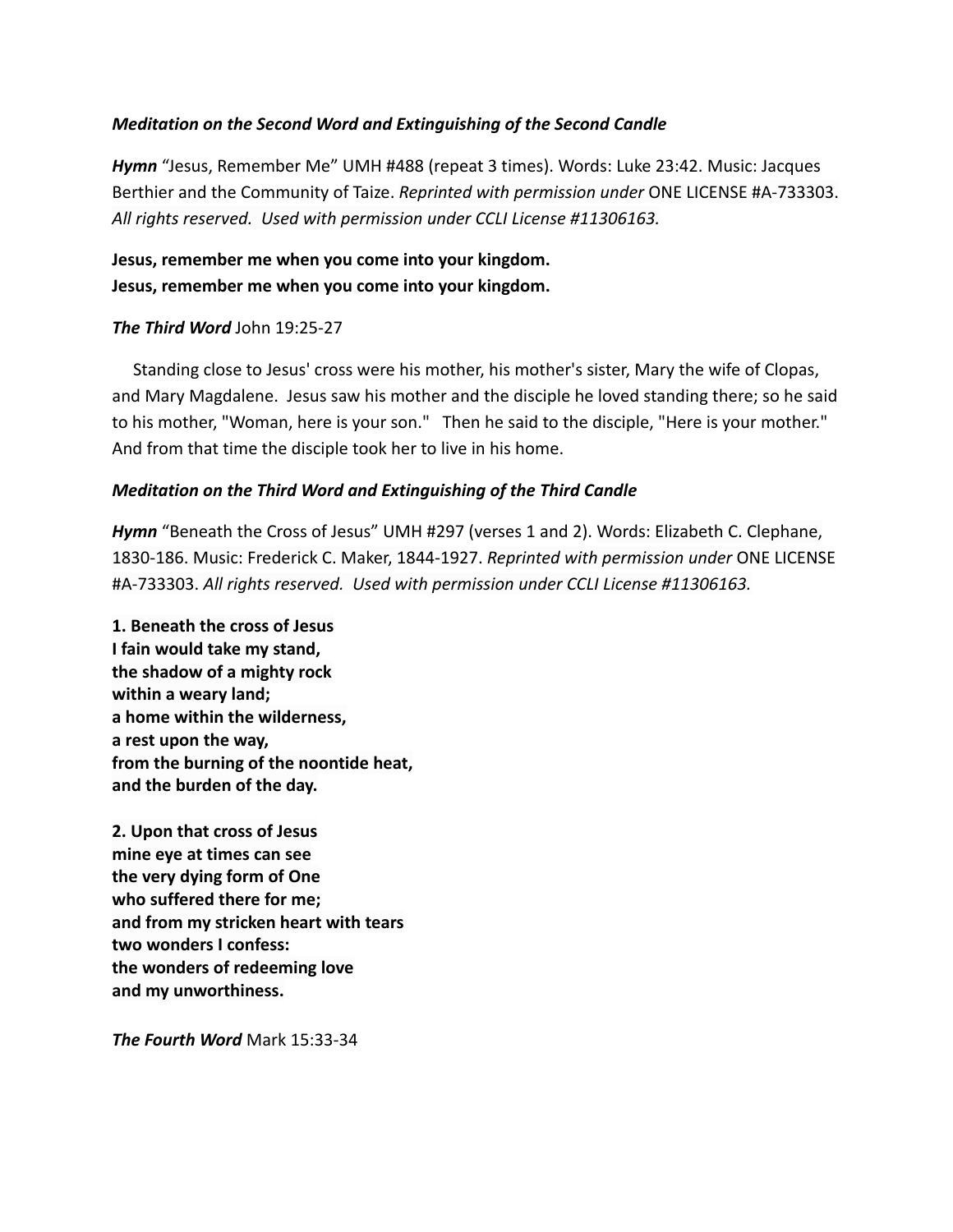And when the sixth hour had come, there was darkness over the whole land until the ninth hour. And at the ninth hour Jesus cried with a loud voice, "Elo-i, elo-i, lama sabach-thani?" which means, "My God, my God, why hast thou forsaken me?"

## *Meditation on the Fourth Word and Extinguishing of the Fourth Candle*

*Hymn* "O Sacred Head, Now Wounded" UMH #286 (verse 1). Words: Anonymous; trans. by Paul Gerhardt and James W. Alexander. Music: Hans L. Hassler, 1564-1612; harm. by J.S. Bach, 1685-1750. *Reprinted with permission under* ONE LICENSE #A-733303. *All rights reserved. Used with permission under CCLI License #11306163.*

**1. O sacred Head, now wounded, with grief and shame weighed down, now scornfully surrounded with thorns, thine only crown: how pale thou art with anguish, with sore abuse and scorn! How does that visage languish which once was bright as morn!**

## *The Fifth Word* John 19:28

After this Jesus, knowing that all was now finished, said (to fulfill the scripture), "I thirst."

## *Meditation on the Fifth Word and Extinguishing of the Fifth Candle*

### *Special Music*

### *The Sixth Word* John 19:29-30

A bowl was there, full of cheap wine mixed with vinegar, so a sponge was soaked in it, put on a branch of hyssop and lifted up to his lips. When Jesus had received the wine, he said, "It is finished."

### *Meditation on the Sixth Word and Extinguishing the Sixth Candle*

*Hymn* "Ah, Holy Jesus" UMH #289 (verses 1 and 2). Words: Johann Heermann, 1585-1647; trans. by Robert S. Bridges, 1844-1930. Music: Johann Cruger, 1598-1662. *Reprinted with permission under* ONE LICENSE #A-733303. *All rights reserved. Used with permission under CCLI License #11306163.*

**1. Ah, holy Jesus, how hast thou offended, that we to judge thee have in hate pretended? By foes derided, by thine own rejected,**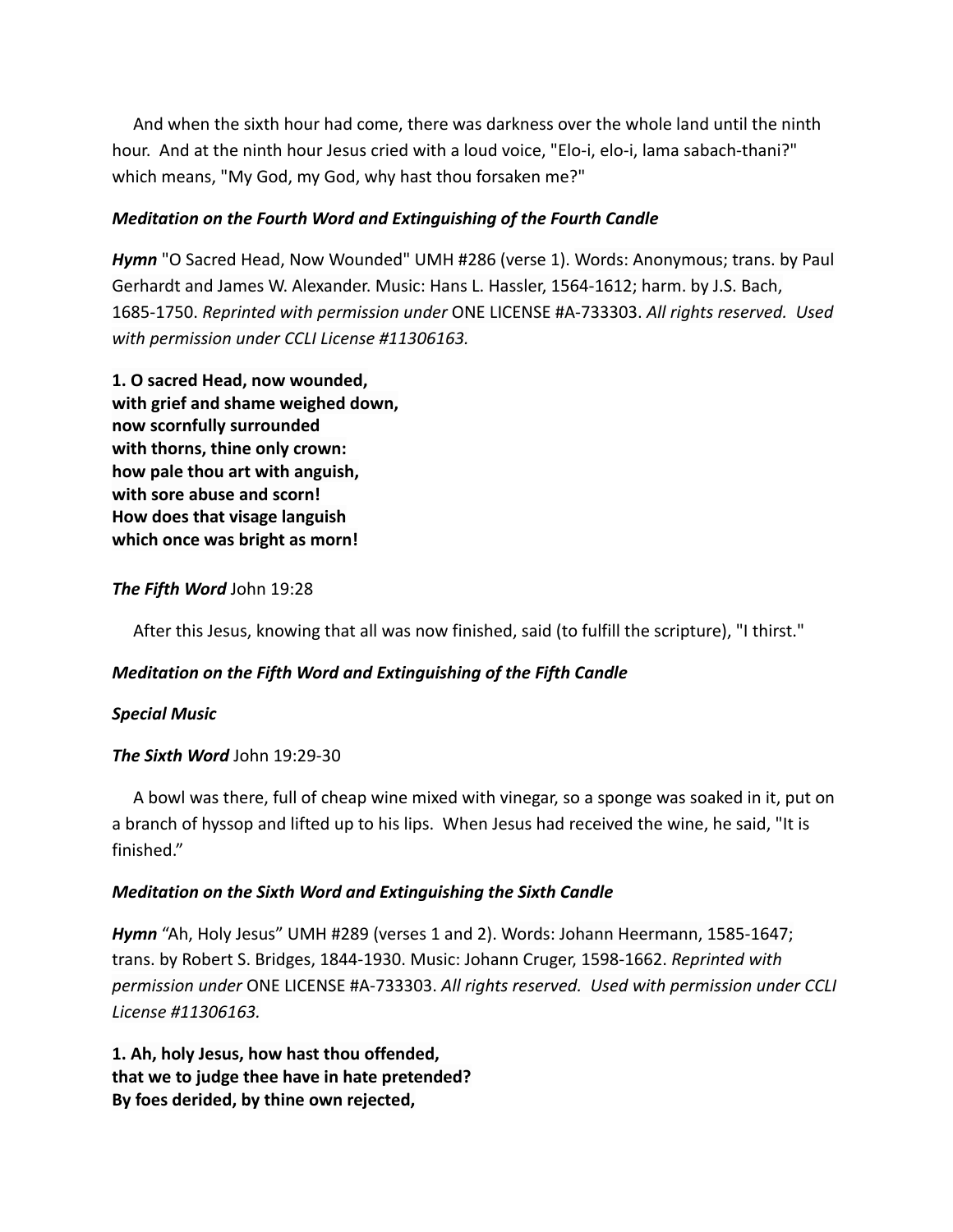## **O most afflicted!**

**2. Who was the guilty? Who brought this upon thee? Alas, my treason, Jesus, hath undone thee! 'Twas I, Lord Jesus, I it was denied thee; I crucified thee.**

### *The Seventh Word* Luke 23:46

Then Jesus, crying with a loud voice, said, "Father, into thy hands I commit my spirit!" And having said this he breathed his last.

## *Meditation on the Seventh Word and Extinguishing the Seventh Candle*

*Hymn* "O Love Divine, What Hast Thou Done" UMH#287 (verse 1). Text: Charles Wesley, 1707-1788. Music: Isaac B. Woodbury, 1819-1858. *Reprinted with permission under* ONE LICENSE #A-733303. *All rights reserved. Used with permission under CCLI License #11306163.*

**1. O Love divine, what has thou done! The immortal God hath died for me! The Father's coeternal Son bore all my sins upon the tree. Th' immortal God for me hath died: My Lord, my Love, is crucified!**

## *Responsive Reading* (Based on Isaiah 53-4-6,9)

Surely he has borne our griefs and carried our sorrows, yet we esteemed him stricken, smitten by God and afflicted.

**But he was wounded for our transgressions and he was bruised for our iniquities. Upon him was the chastisement that made us whole.**

All we like sheep have gone astray; each of us has turned to our own way; and the Lord has laid upon him the iniquity of us all.

**He was assigned a grave with the wicked and with the rich in his death, although he had done no violence nor was any deceit in his mouth.**

*Hymn* "Were You There" UMH #288 (verse 1-2). Words: Afro-American Spiritual. Music: Afro-American Spiritual adapt. and arr. by William Farley Smith, 1986. *Reprinted with permission under* ONE LICENSE #A-733303.

**1. Were you there when they crucified my Lord? Were you there when they crucified my Lord? Oh! Sometimes it causes me to tremble, tremble, tremble.**